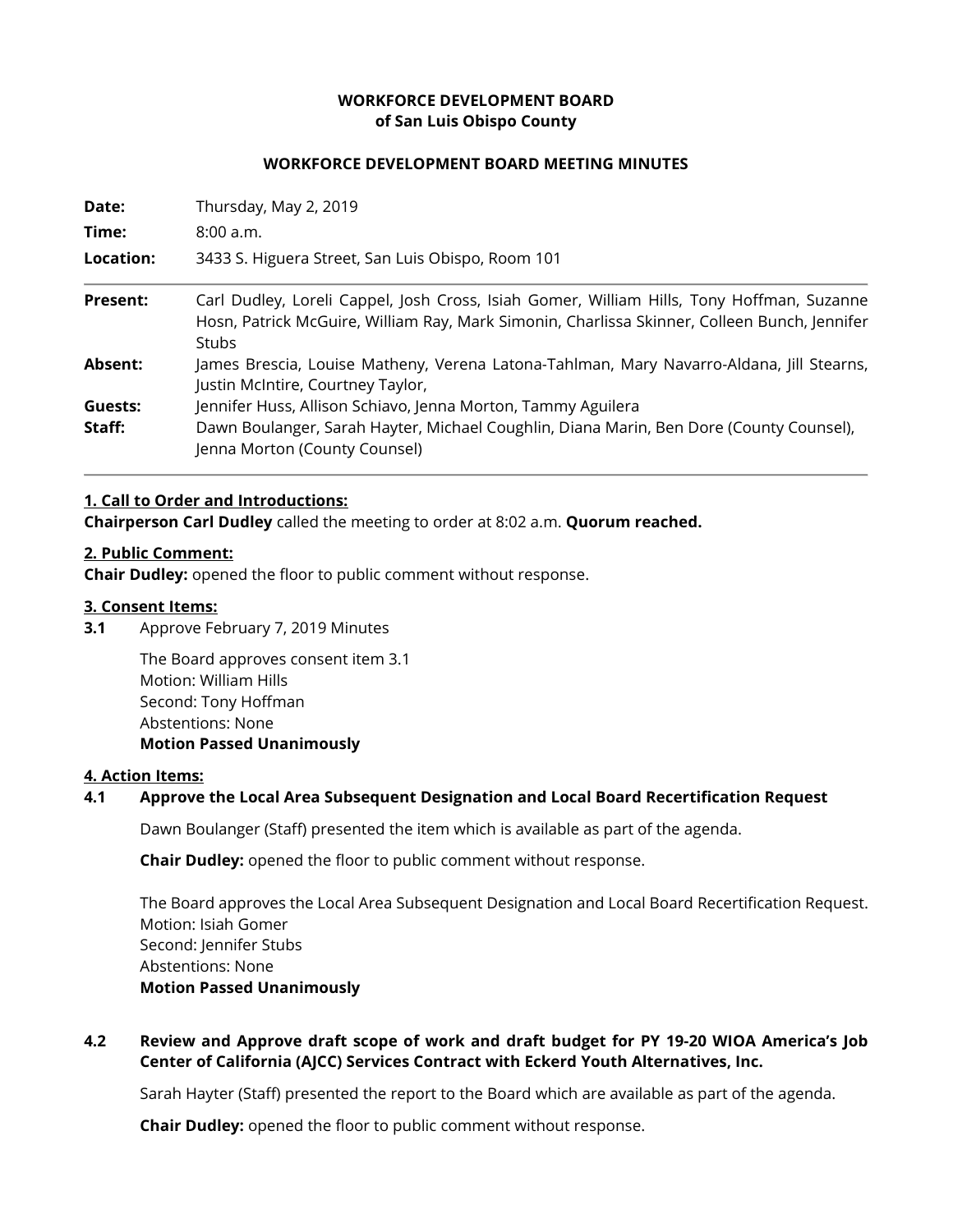The Board approves the draft scope of work and draft budget for PY 19-20 WIOA AJCC Services Contract with Eckerd Youth Alternatives, Inc. Motion: Loreli Cappel Second: Jennifer Stubs Abstentions: None **Motion Passed Unanimously**

## **5. Information/Discussion Items:**

## **5.1 Receive and discuss Eckerd WIOA AJCC Services contract third quarter performance report**

Sarah Hayter (Staff) presented the report to the Board which is available as part of the agenda.

**Chair Dudley:** opened the floor to public comment without response.

### **5.2 Receive and discuss Eckerd WIOA Youth Services contract third quarter performance report**

Sarah Hayter (Staff) presented the report to the Board which is available as part of the agenda.

**Chair Dudley:** opened the floor to public comment without response.

### **5.3 Discuss WDB Grant Application Processes**

Dawn Boulanger (Staff) presented the availability of grant opportunities to bring additional funding to the SLO County WDB. Requested thoughts on WDB Admin staff applying for additional funding opportunities. The board supported suggestion.

**Chair Dudley:** opened the floor to public comment without response.

### **6. Reports:**

• **6.1 a) Executive Committee (EC) Report:** Chairperson Dudley stated that the EC met on March 13, 2019 and April 24, 2019. On March 13, 2019 the EC reviewed Eckerd's AJCC contract and performance. Appointed Allison to Services & Strategies Committee. Directed and authorized Admin entity to commence contract negotiations concerning the AJCC with Eckerd for PY 2019-2020. Approved both WIOA Local and regional plan modifications for PY 2017-2020. On April 24, 2019 Appointed Alan McKean and Kevin Reeder to the Services and Strategies Committee. Approved the AJCC Hallmarks of Excellence. Approved the Draft Scope of Work/Budget for PY 2019-2020 WIOA Youth Services Contract with Eckerd Youth Alternatives, Inc. Approved the Local Policy on Transitional Jobs

**b) Business Council (BC):** EC Chairperson Isiah Gomer stated that the BC discussed LMI on Transportation Occupations at February 9<sup>th</sup> meeting. BC did not meet in April.

**c) Services & Strategies Committee (SSC):** Michael Coughlin (Staff) noted that the SSC has not met since last WDB meeting. Therefore, no report at this time.

**c) Staff Report:** Dawn Boulanger (Staff) mentioned that staff is currently working on updating the local and regional strategic plans.

### **6.2 Receive and Review Fiscal Agent's Budget Update**

Dawn Boulanger (Staff) outlined the budget which is available as part of the agenda.

### **7. Board Member Updates:**

**Chair Dudley:** opened the floor to updates from the Board membership.

**Carl Dudley, Loreli Cappel, Josh Cross, Tony Hoffman, Suzanne Hosn, Patrick McGuire, William Ray, Mark Simonin, Jennifer Stubs, Charlissa Skinner, Colleen Bunch:** speak.